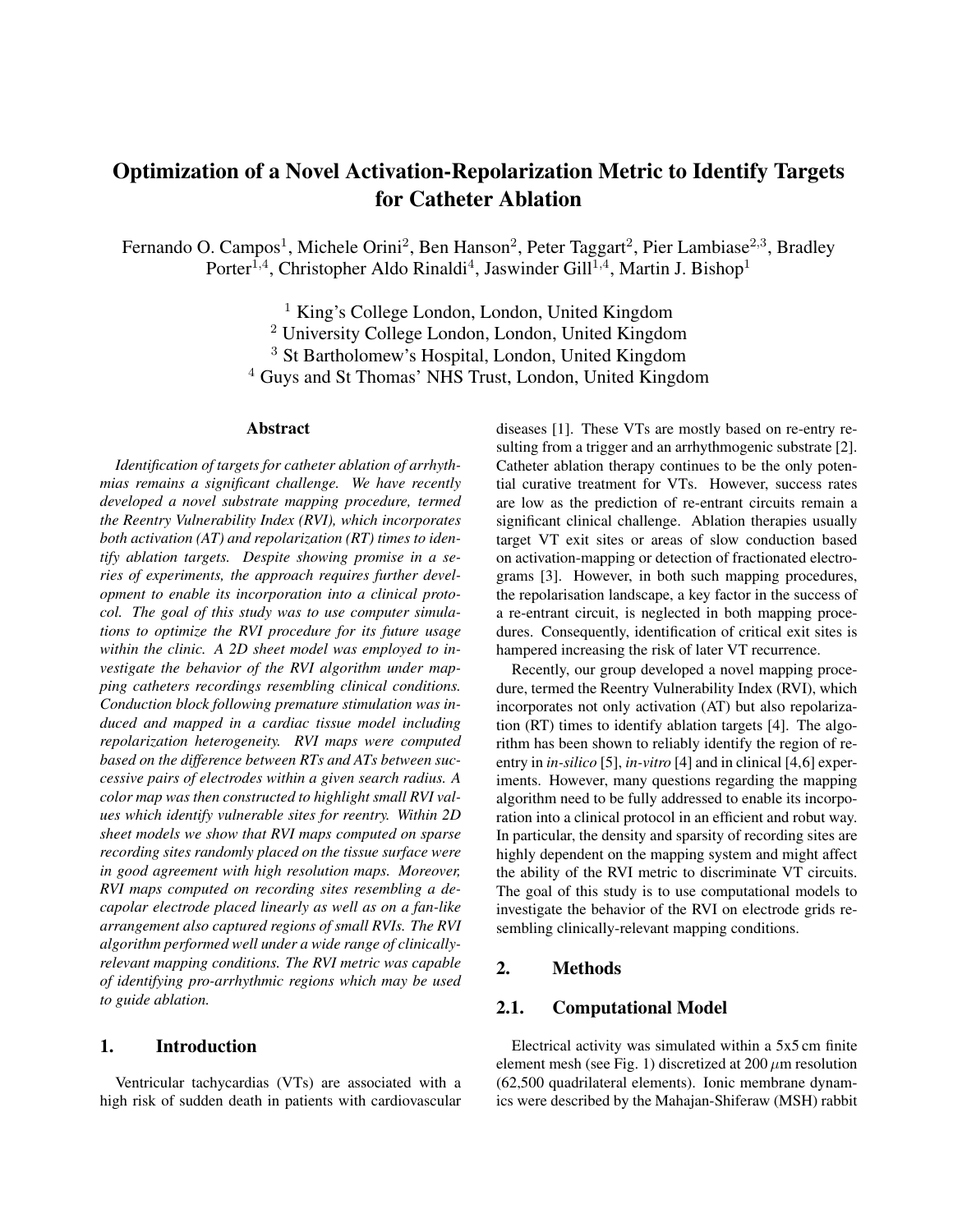ventricular cell model [7]. Ionic parameters were adjusted to produce a region of prolonged action potential duration (APD) in the lower half of the tissue (Fig. 1B - blue trace). Specifically, the conductance of the rapid delayed rectifier potassium current was reduced to 30% and the conductance of the slow delayed rectifier potassium current was reduced to 20%. Bulk conductivity in the model was set to be isotropic with a value of 0.136 S/m ensuring a re-entrant circuit could fit inside the 2D sheet.



Figure 1. Schematic of the computational model. A) 2D sheet with proximal and distal regions. B) Action potentials following the S1S2 pacing protocol in cells from the proximal (red) and distal (blue) regions.

## 2.2. Pacing Protocol

Electrical activity was initiated following a S1S2 pacing protocol. Three S1 beats at cycle length of 500 ms followed by a premature S2 with coupling interval of 240 ms were simulated. Pacing was applied from a point in the upper left quadrant as shown in Fig. 1A.

Electrophysiological activity was simulated within the models using the Cardiac Arrhythmia Research Package (CARP) [8] (http://carp.meduni-graz.at). Throughout, a monodomain representation of tissue electrical dynamics was used with ionic dynamics represented by the MSH model.

## 2.3. Data Analysis

ATs and RTs are derived for all recording sites as the times at which the transmembrane potential  $(V_m)$  crossed -20 mV (with positive gradient) and -70 mV with (negative gradient), respectively. Recording grids with different densities were assessed:

• High-density grid: each finite element node in the 2D sheet was considered as a recording electrode;

• Clusters of electrodes: 40 clusters of random points located on the surface of the tissue model were selected as recording electrodes;

• Decapolar catheter: 10 recording electrodes (2-8-2mm

spacing) placed linearly as well as on a fan-like arrangement.

# 2.4. RVI Calculation

The RVI metric, originally idealized by Coronel *et al.* [2], quantitatively assesses the likelihood of wavefrontwaveback interactions around a re-entrant circuit. If prematurely stimulated, cardiac tissue with prolonged refractoriness can lead to conduction block forcing the wavefront to travel around the line of block. If the proximal tissue, from where the wavefront originated, has completely repolarized then a re-entrant circuit ensues. Therefore, for two neighboring recording electrodes  $i$  and  $j$  spanning the line of block, the time interval between the RT of the proximal electrode  $i$  and the AT of the distal recording side  $j$ determines whether re-entry occurs:

$$
RVI(i,j) = RT(i) - AT(j)
$$
 (1)

In case of normal propagation,  $RVI(i, j)$  comes close to the APD of the tissue in the proximal region (see Fig. 1B). If a premature beat fails to immediately propagate to the distal region (unidirectional block), but travels along the line of block and back to the proximal region,  $RVI(i, j)$ becomes small and its magnitude will depend on the repolarization state of the proximal region. If the proximal tissue has not completely repolarized,  $RVI(i, j)$  will be small but positive (bidirectional block). However, if it repolarizes earlier (decreasing RT at  $i$ ), or if the premature wavefront travels slower in the distal region (increasing AT at j), it will re-enter and  $RVI(i, j)$  will be negative. Further details about the RVI metric can be found in Coronel *et al.* [2].

Child *et al.* [4] proposed an algorithm to map the RVI metric globally to identify regions capable of sustaining VT. As described in their study, ATs and RTs of a premature S2 beat are derived for all recording sites. Then, for a given recording site  $i$  all other sites  $j$  that are activated later than site  $i$  (*i.e.* are downstream neighbors of  $i$ ) and lie within a prescribed search radius (R) are found. The RVI for each recording site pair  $RVI(i, j)$  as in Eq. 1 is calculated. Finally, all RVIs associated with  $i$  are assigned to the geometric midpoint  $k$  between the pair of points  $i$  and  $j$ . A disadvantage of this interpolation approach is that it creates additional points  $(k)$  that may not in the original recording grid. Instead, in this study, the final RVI value at i is taken as the mean of all  $RVIs(i, j)$  associated with node i. A color map is then constructed to highlight small or negative RVI values to reveal the regions most vulnerable to re-entry.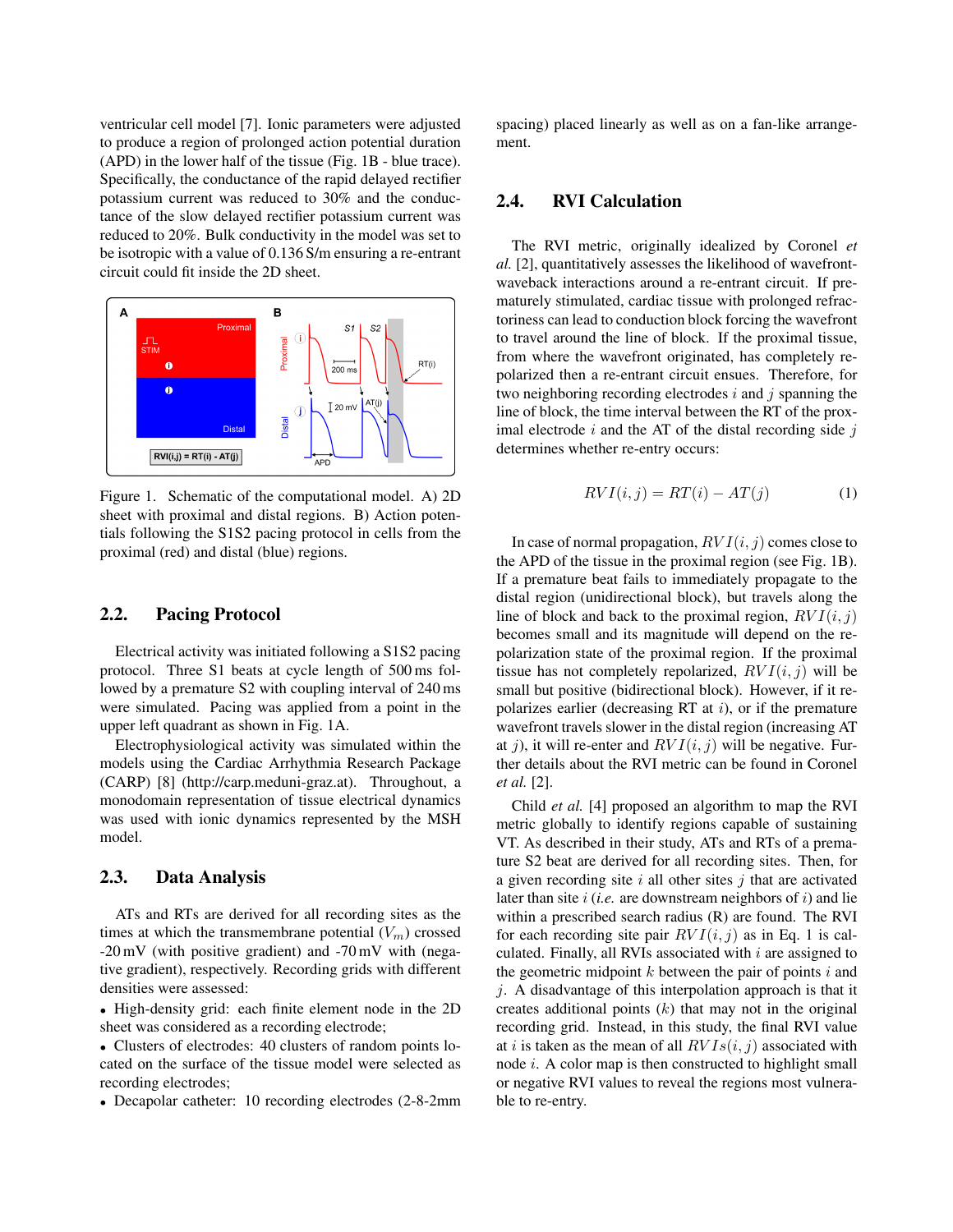# 3. Results

The S1S2 protocol was used to induce block and subsequent re-entry in the 2D sheet model. Fig. 2 shows the spatial distribution of  $V_m$  at different time instants following S1 and S2 beats. The S1 wavefront successfully propagates from the proximal to the distal side. The premature S2 beat, on the other hand, blocks at the distal region but travels towards the rightmost part of the tissue along the line of block (Fig.  $2B$ ,  $t = 1310 \text{ ms}$ ). Conduction block occurs because of the lengthened APD assigned to cells in the distal region (see Fig. 1B). Around  $t = 1340$  ms, distal tissue at the end of the line of block has repolarized by the time the S2 wavefront arrives allowing it to travel back to the proximal region  $(t = 1370 \text{ ms in Fig. 2B})$ . At  $t = 1430$  ms the proximal tissue next to the stimulus site repolarizes allowing the wavefront to re-enter.



Figure 2. Spatial distribution of the transmembrane potential. A) Last S1 stimulus applied at  $t = 1000$  ms. B) Reentry induced by a S2 stimulus delivered at  $t = 1240$  ms. White arrows: successful wavefront propagation; black arrows: conduction block.

Fig. 3A and Fig. 3B show ATs and RTs of the S2 beat in the 2D sheet, respectively. The line of unidirectional conduction block can be clearly seen from the AT sequence in Fig. 3A. The spatial RVI map constructed based on the ATs and RTs is shown in Fig. 3C. Note that the region of low RVIs distinctly coincides with the site of re-entry in Fig. 2 ( $t = 1430$  ms).

In order to test whether the RVI can identify vulnera-



Figure 3. RVI calculation. A) ATs and B) RTs of the S2 beat. C) RVI map.

ble regions in clinically-relevant mapping conditions, RVI maps were computed on recording sites following different catheter arrangements. Fig. 4A presents the RVI map computed on clusters of recording electrodes randomly placed across the 2D sheet. Note that although there is a whole cluster next to the the critical region, only one electrode has a low RVI value (-24 ms). This is because the other electrodes have no downstream neighbors within the 8 mm search radius.



Figure 4. RVI maps constructed on different recording grids. A) Randomly distributed cluster of electrodes. B) Decapolar catheter placed linearly and C) on a fan-like arrangement.

In Fig. 4B-C, RVIs were computed on decapolar catheters (electrode spacing: 2-8-2mm) aligned vertically